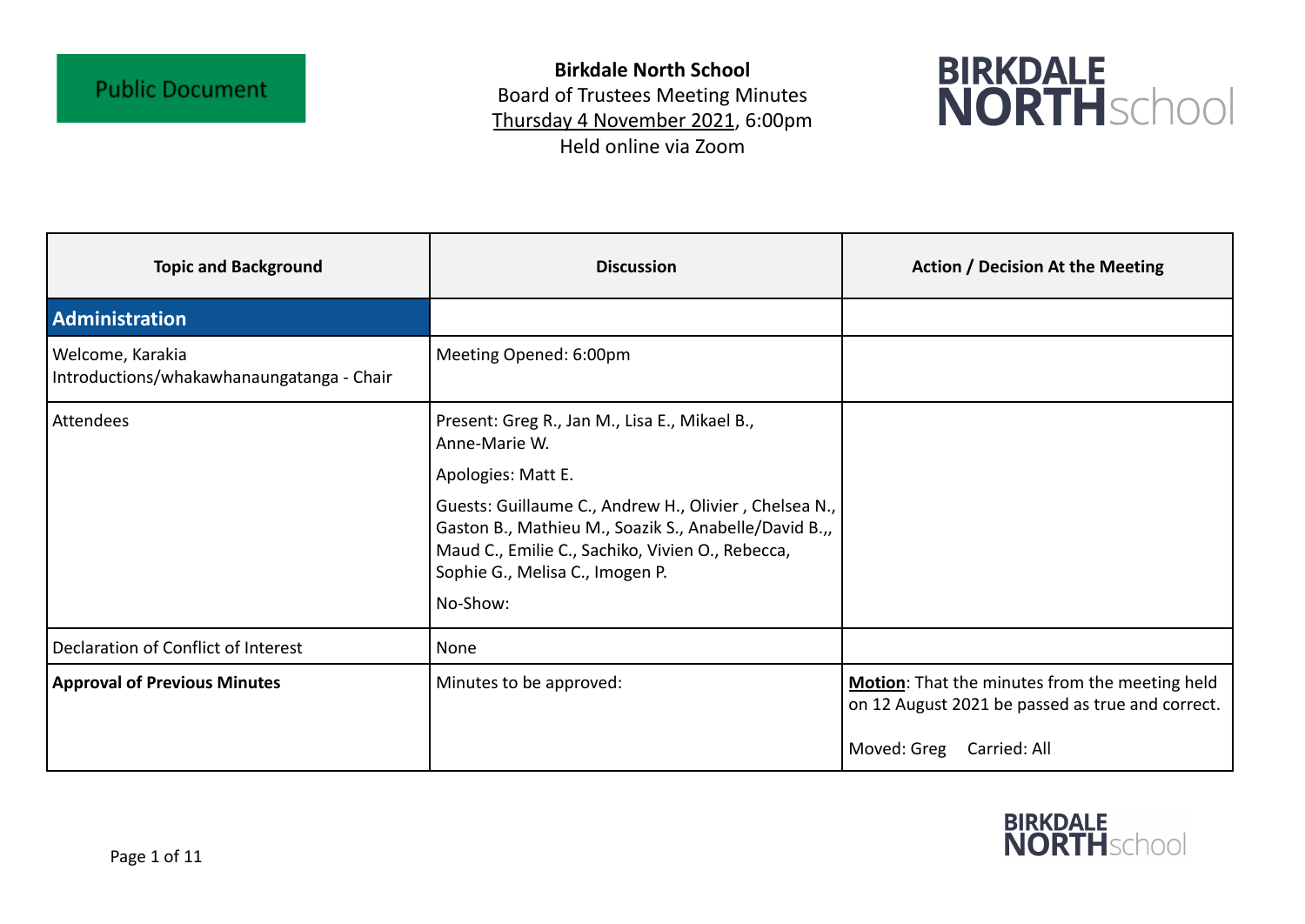| <b>Financial Report - 10 minutes</b><br>Monthly review of the financial report, financial<br>statements and creditors. | Jan spoke to areas where the Board expenses have<br>gone over budget.<br>There were some areas that were over<br>$\bullet$<br>budget and these have been carefully looked<br>at.<br>One area where PD budget was spent was on<br>Te Reo NZ Histories PD on our Teacher Only<br>Day early Term 3<br>Vis-tab - is over as we no longer have a<br>sponsor for the vis-tab<br>Kapa Haka Uniforms cost more than money<br>fundraised<br>Lawn mowing changes required<br>Board Gifts - this includes some costs from<br>the end of 2020 that have been received in<br>January.<br>Greg went through the budget and everything is<br>within the parameters of the delegations. | Motion: That all lawful creditors be paid and that<br>the financial reports for July, August, and<br>September 2021 be approved.<br>Moved: Greg<br>Carried: All (4 BoT members<br>present) |
|------------------------------------------------------------------------------------------------------------------------|-------------------------------------------------------------------------------------------------------------------------------------------------------------------------------------------------------------------------------------------------------------------------------------------------------------------------------------------------------------------------------------------------------------------------------------------------------------------------------------------------------------------------------------------------------------------------------------------------------------------------------------------------------------------------|--------------------------------------------------------------------------------------------------------------------------------------------------------------------------------------------|
| Principal<br>Principal's Report - 10 minutes<br>Monthly Principal's Report                                             | Jan's report was available and she asked if there<br>were any questions on the report.<br>• Jan has been at Zoom Meetings with groups<br>such as the Auckland Primary Principals<br>Association related to children returning to<br>school after Covid lockdowns. Dr D. O'Neill<br>talked to the group.<br>Indicative date of 15th November is still<br>being considered. Looking at options for<br>return of primary students and there is a long<br>way to go yet.                                                                                                                                                                                                    | Motion: That the Principal's report be adopted.<br>Moved: Greg Second: Carried: All                                                                                                        |

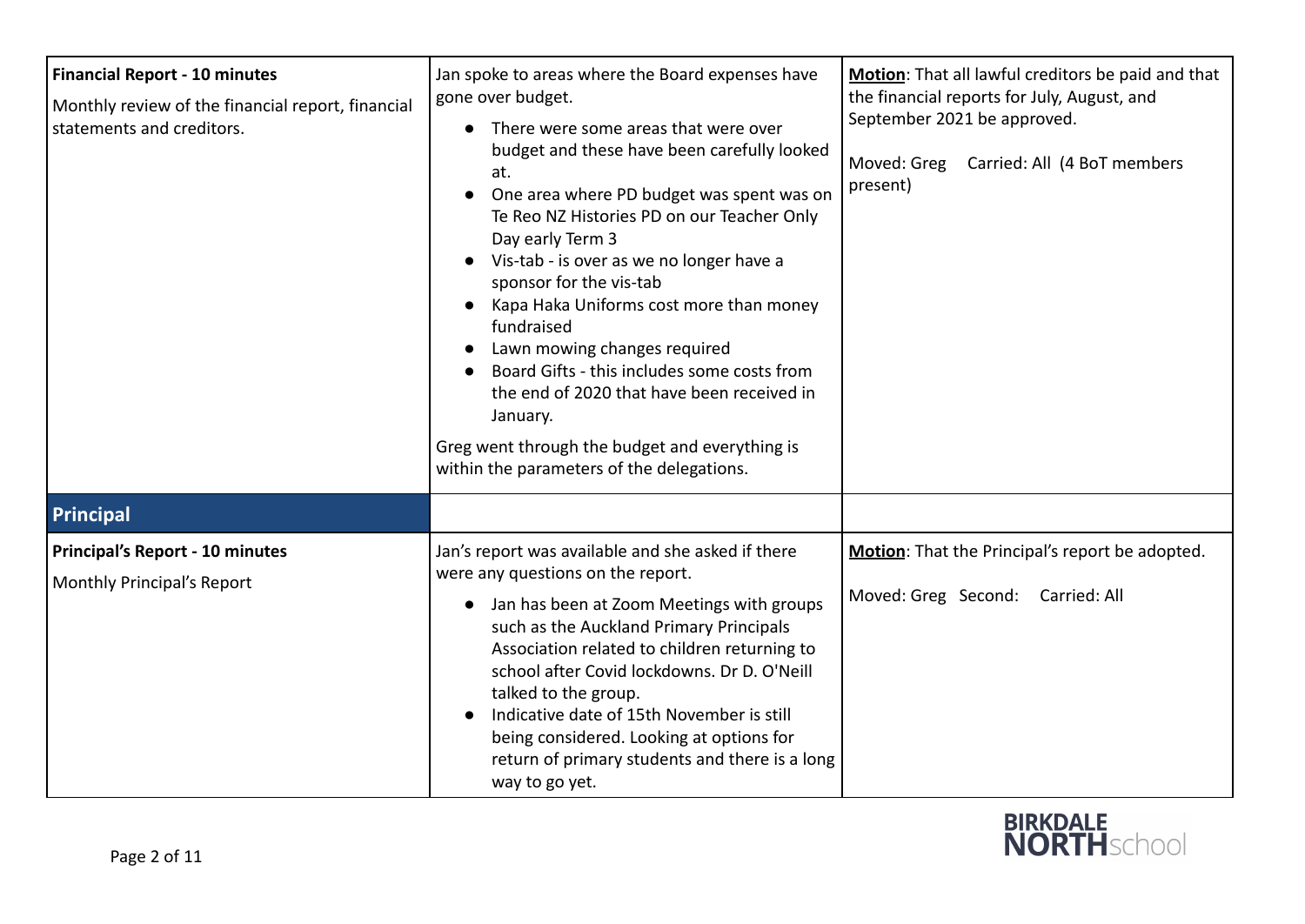| Jan met with local principals and there will be<br>$\bullet$<br>a local survey sent out. In our local area we<br>have some susceptible populations.<br>The Ministry is really listening to principals.<br>$\bullet$<br>A board member suggested a survey with<br>reflections on home schooling and the<br>impacts of this could be useful.<br>Jan explained the survey going out will be the<br>same across all the local schools. This will<br>gather data for the Ministry and information<br>for schools in our area.<br>After lockdowns - reflect on achievement<br>levels and the effect of home learning.<br>The Ministry of Education says they are not<br>$\bullet$<br>interested in assessment, but they want us to<br>focus on wellbeing. (Jan)<br>Evaluate what are the best resources for<br>online learning. We could investigate options.<br>(Board comment)<br>Seesaw is a good platform in Junior classes.<br>Some students with online learning are very<br>much on their own and teachers need to<br>reflect on their practice to meet individual<br>student needs.<br>could use some of the new strategies when<br>back at school, such as little instructional<br>videos.<br>We might need to think of some<br>Chromebooks in the Juniors to give students<br>some experience with the necessary ICT<br>skills. |  |
|-------------------------------------------------------------------------------------------------------------------------------------------------------------------------------------------------------------------------------------------------------------------------------------------------------------------------------------------------------------------------------------------------------------------------------------------------------------------------------------------------------------------------------------------------------------------------------------------------------------------------------------------------------------------------------------------------------------------------------------------------------------------------------------------------------------------------------------------------------------------------------------------------------------------------------------------------------------------------------------------------------------------------------------------------------------------------------------------------------------------------------------------------------------------------------------------------------------------------------------------------------------------------------------------------------------------------------------|--|
| Teaching some ICT skills is important.                                                                                                                                                                                                                                                                                                                                                                                                                                                                                                                                                                                                                                                                                                                                                                                                                                                                                                                                                                                                                                                                                                                                                                                                                                                                                              |  |

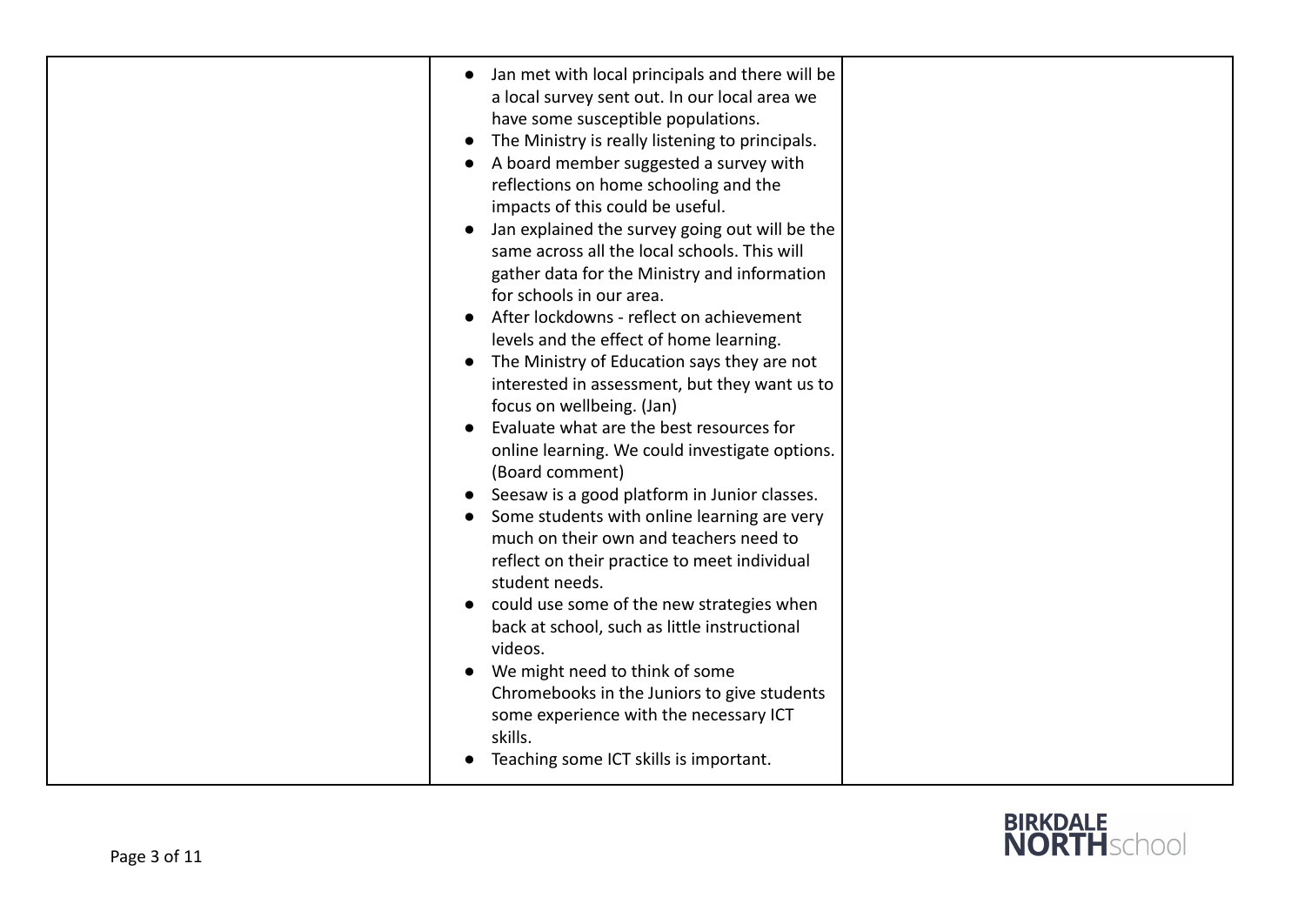| Item<br>HR self-audit update                            | Jan has started working on this audit. It looks at<br>whether we have proper systems in place for Human<br>Resources. Jan is currently going through all the<br>policies and checklists to double check.                                                                                                                                                                                                                                                                                                                                                                                                                                                                                                                                                                                                                                                                                                                                                                                                                                                                                                                                                                                          |                                                                                                                                                                                                                                                                                             |
|---------------------------------------------------------|---------------------------------------------------------------------------------------------------------------------------------------------------------------------------------------------------------------------------------------------------------------------------------------------------------------------------------------------------------------------------------------------------------------------------------------------------------------------------------------------------------------------------------------------------------------------------------------------------------------------------------------------------------------------------------------------------------------------------------------------------------------------------------------------------------------------------------------------------------------------------------------------------------------------------------------------------------------------------------------------------------------------------------------------------------------------------------------------------------------------------------------------------------------------------------------------------|---------------------------------------------------------------------------------------------------------------------------------------------------------------------------------------------------------------------------------------------------------------------------------------------|
| <b>Strategic Decisions/Policy</b>                       |                                                                                                                                                                                                                                                                                                                                                                                                                                                                                                                                                                                                                                                                                                                                                                                                                                                                                                                                                                                                                                                                                                                                                                                                   |                                                                                                                                                                                                                                                                                             |
| Item<br>EDN cap - review considering latest information | Greg shared his thoughts about the cap and<br>opened up to the Board for discussion on the<br>EDN cap before voting on the cap for 2022.<br>Jan explained that since arriving at BNS it has<br>$\bullet$<br>constantly been difficult to create the right<br>balance for EDN classes, due to there being<br>low numbers for 3 classes. Various solutions<br>have been put in place in past years.<br>Update of the number of eligible students<br>who are on the waiting list for EDN now that<br>FRENZ has completed their testing of<br>candidates.<br>5 places have become available for EDN in<br>$\bullet$<br>2022, additional to the 5 siblings who will<br>now go into the programme.<br>Lisa shared her thoughts about the<br>management proposal. The Board and<br>Management focuses on the best outcomes<br>for all students. We need to look at the whole<br>school and the needs of all students.<br>Mikael - I've been at EDN with my family for<br>$\bullet$<br>6 years already, over this time there have<br>been 3 principals. I'd like everyone to come<br>together for the sake of the children. We<br>have reached a level where there is a lack of<br>respect and animosity. | Motion: After assessing all of the latest reports<br>and information relating to the EDN special<br>programme, the Board agrees to an ongoing cap<br>of 58 students, for the EDN programme.<br>The cap is to be reviewed annually<br>Carried: all (4 BoT members<br>Moved: Greg<br>present) |

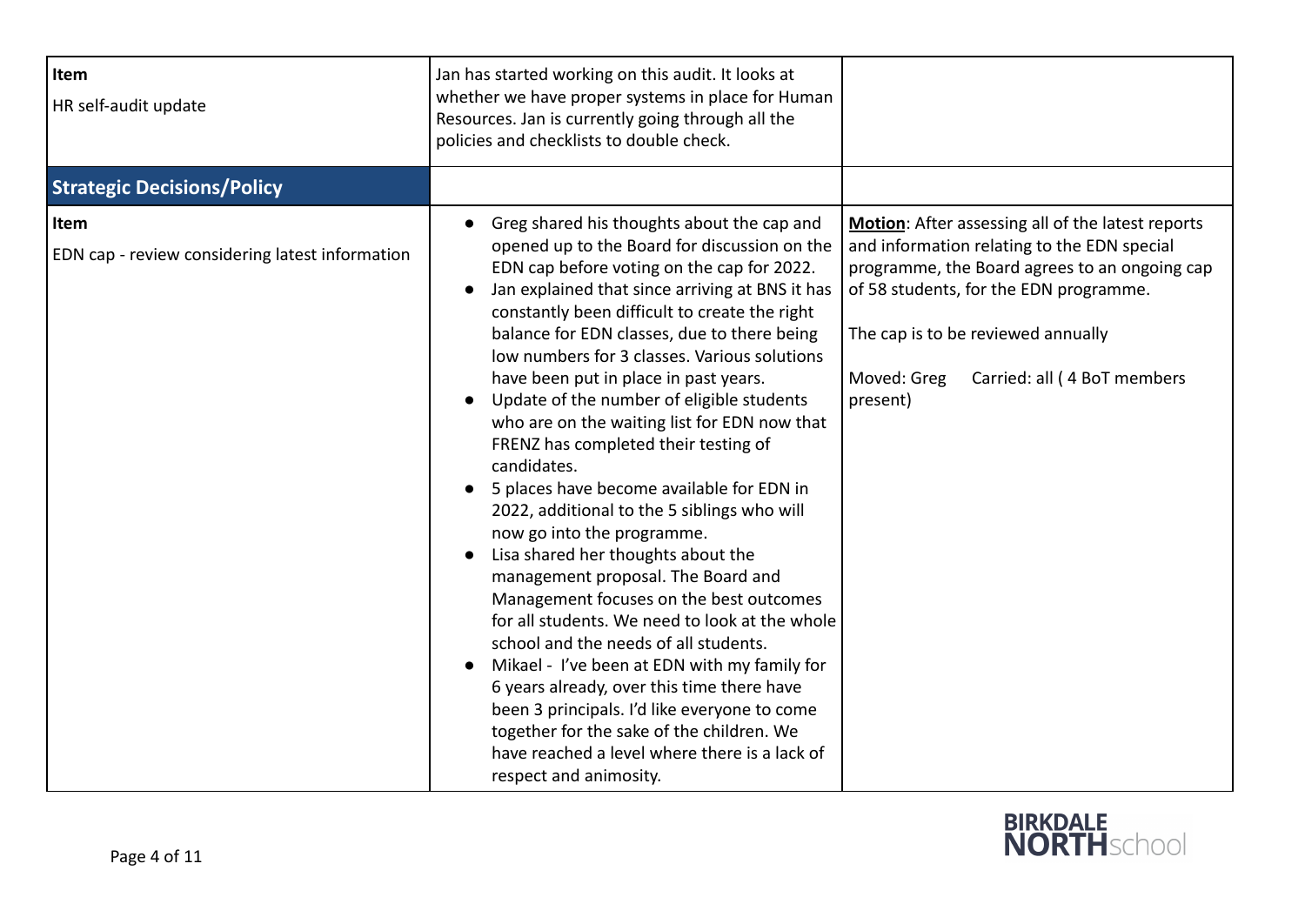|                                                                                                                                          | Greg - I've read all proposals and reports and<br>have no reason to change to a different cap<br>after considering all the information.<br>Proposed the motion for vote.                                                                                                                                         |                                                                                                                                                                                                          |
|------------------------------------------------------------------------------------------------------------------------------------------|------------------------------------------------------------------------------------------------------------------------------------------------------------------------------------------------------------------------------------------------------------------------------------------------------------------|----------------------------------------------------------------------------------------------------------------------------------------------------------------------------------------------------------|
| Class structures 2022 - the board will consider<br>the committee's report and EDN parent group<br>feedback, then confirm plans for 2022. | We are aware that the EDN Parent Working Group<br>was formed and they prepared a report for the<br>Subcommittee of the Board. Then the Board<br>Subcommittee responded to the EDN PWG report.<br>The EDN PWG responded to the report from the<br>Board Subcommittee and the Management.                          | Motion: That the Board approves the latest<br>staffing and class structure plan for 2022<br>proposed by the school management team, as<br>presented in the sub-committee's report to the<br><b>Board</b> |
|                                                                                                                                          | Greg spoke about his consideration of these reports<br>and responses. The floor was opened for any<br>comments.                                                                                                                                                                                                  | Carried: All (4 Board members<br>Moved: Greg<br>present)                                                                                                                                                 |
|                                                                                                                                          | Jan shared her thoughts on this area:-                                                                                                                                                                                                                                                                           |                                                                                                                                                                                                          |
|                                                                                                                                          | Staffing is not a simplistic formula, some<br>details of the components of staffing were<br>explained<br>This is an exciting opportunity for 2022. Extra<br>support for EDN classes will benefit students<br>and teachers in the bilingual classes.<br>We work within the confines of a public<br>school system. |                                                                                                                                                                                                          |
|                                                                                                                                          | Lisa - Spoke about the leadership role in primary<br>schools. The Special Educational Needs Coordinator<br>(SENCo) role and ESOL Coordinator role are not often<br>part of the DP Role.                                                                                                                          |                                                                                                                                                                                                          |
|                                                                                                                                          | Greg: -                                                                                                                                                                                                                                                                                                          |                                                                                                                                                                                                          |
|                                                                                                                                          | acknowledges the huge amount of work that<br>has been carried out on this topic,                                                                                                                                                                                                                                 |                                                                                                                                                                                                          |

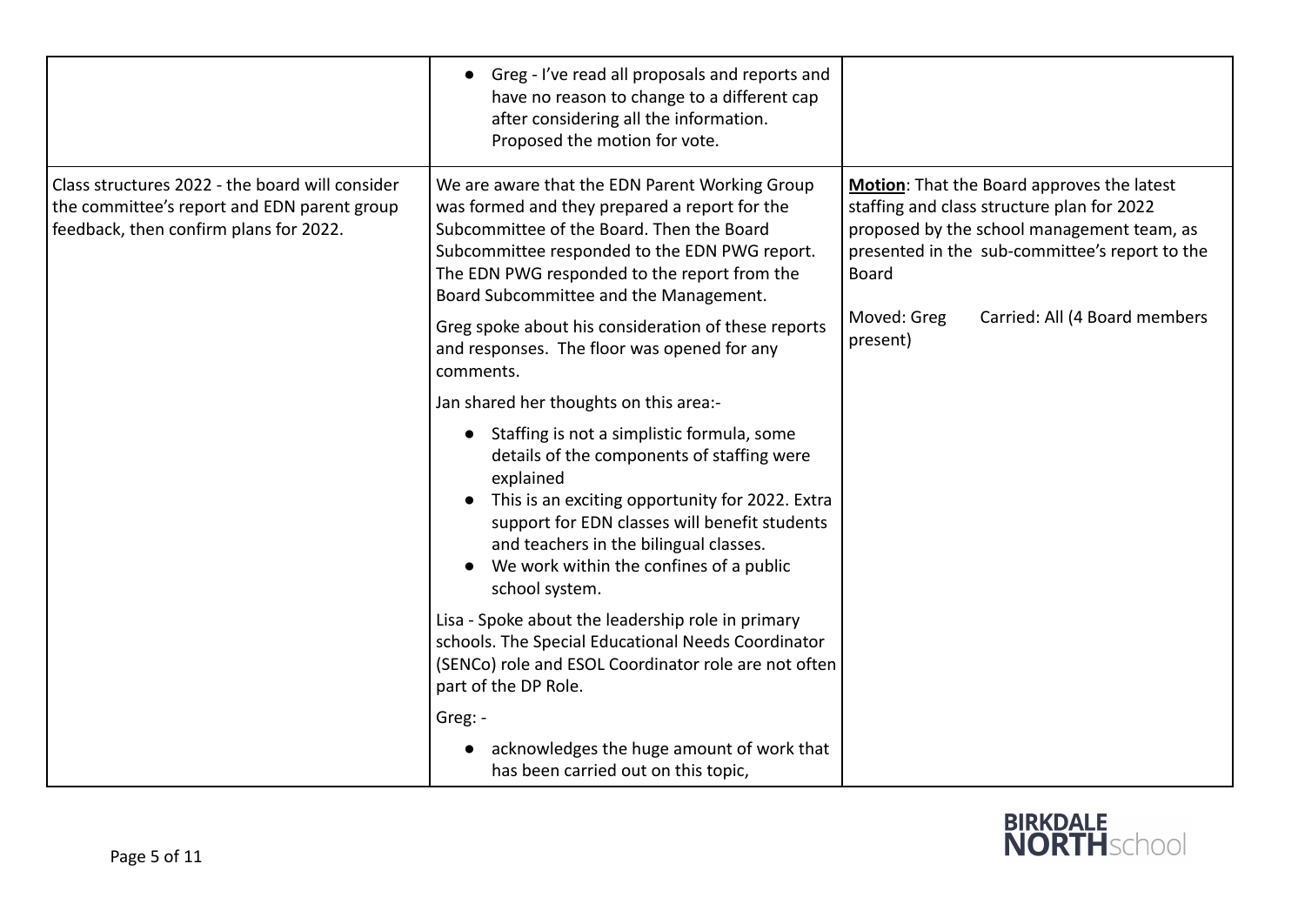|                               | we've done our best to make the right<br>decisions for all our learners<br>much extra time has been spent in this area<br>$\bullet$<br>and there are other areas that need to be<br>focused on.                                                                                                                                                                                                                                                                                                                                                      |  |
|-------------------------------|------------------------------------------------------------------------------------------------------------------------------------------------------------------------------------------------------------------------------------------------------------------------------------------------------------------------------------------------------------------------------------------------------------------------------------------------------------------------------------------------------------------------------------------------------|--|
| <b>Strategic Discussion</b>   |                                                                                                                                                                                                                                                                                                                                                                                                                                                                                                                                                      |  |
| Item<br>Strategic plan update | Jan has continued to work on the School Strategic<br>Plan for 2022 to 2024. She has had regular meetings<br>to work with her mentors from the Springboard Trust<br>on this work. Each initiative from the Strategic Plan<br>has been broken down further to set goals. Currently<br>Jan is working on the Annual plan which comes from<br>the Strategic Plan.<br>Consultation with and feedback from the teachers,<br>the community and the board have been taken into<br>account. The finished charter should be done by our<br>next board meeting. |  |
| Item<br>Draft budget update   | Jan has just started the draft budget update.                                                                                                                                                                                                                                                                                                                                                                                                                                                                                                        |  |
| <b>Health and Safety</b>      |                                                                                                                                                                                                                                                                                                                                                                                                                                                                                                                                                      |  |
| Any issues to raise?          | With online learning and the use of devices -<br>$\bullet$<br>Consider the mini breaks for stretching and<br>taking breaks away from the screens.<br>Consider the correct heights for children<br>$\bullet$<br>working on computers or at tables<br>Teachers can only do so much, but they try to<br>$\bullet$<br>teach the whole curriculum online. Physical                                                                                                                                                                                        |  |

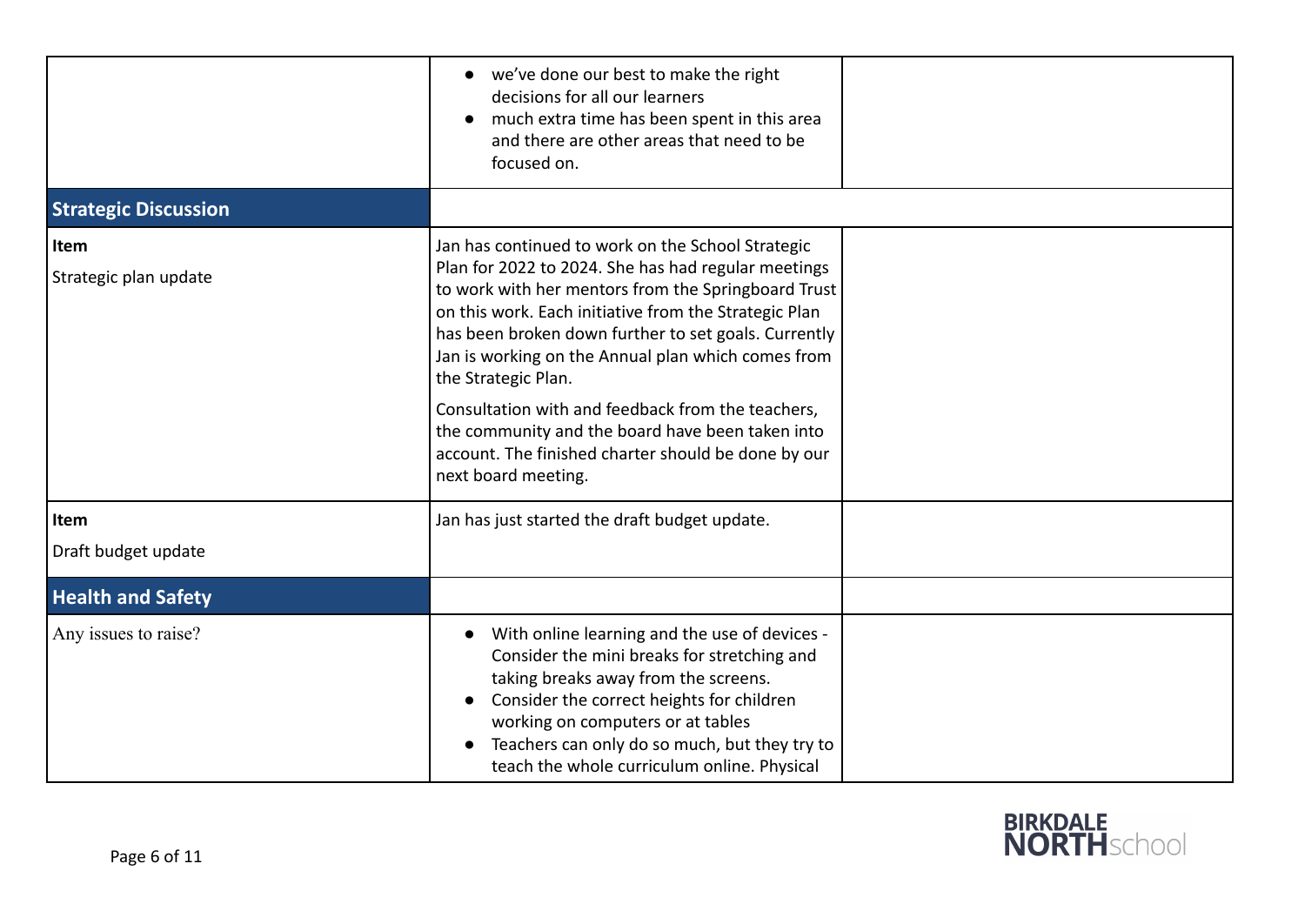|                                                              | activity is an important part of the<br>curriculum.                                                                                                                                                                                                                                                                                                                                                                                                                                                                       |                                                                                                                                                                                                                                                                                                                                                                          |
|--------------------------------------------------------------|---------------------------------------------------------------------------------------------------------------------------------------------------------------------------------------------------------------------------------------------------------------------------------------------------------------------------------------------------------------------------------------------------------------------------------------------------------------------------------------------------------------------------|--------------------------------------------------------------------------------------------------------------------------------------------------------------------------------------------------------------------------------------------------------------------------------------------------------------------------------------------------------------------------|
| General                                                      |                                                                                                                                                                                                                                                                                                                                                                                                                                                                                                                           |                                                                                                                                                                                                                                                                                                                                                                          |
| Item<br>Property upgrade update                              | Confirmation of the tender for Block 1. The<br>tender process has been completed.<br>Building consent is with the council currently.<br>Toilets in block1 are included in the Admin<br>block upgrade.<br>Plans for toilets have already been put in<br>place.                                                                                                                                                                                                                                                             |                                                                                                                                                                                                                                                                                                                                                                          |
| <b>Item</b><br>Elections 2022 - update and returning officer | The date for Board Elections 2022 has been moved<br>to September 2022 to allow for online voting.<br>The pricing plan has been shared.                                                                                                                                                                                                                                                                                                                                                                                    | Motion: That the Board engages Bernadine<br>Vester as returning officer for 2022. Costs as per<br>her brochure on the My School Election website<br>for the premium package.<br>Moved: Greg Second:<br>Carried: All (4)                                                                                                                                                  |
| Item<br>Teacher only days<br>School start date 2022          | Jan explained the Teacher Only Days that will be held<br>in 2022.<br>2 TODs have been used in 2021 in Term 3.<br>There are 8 TODs over the contract period.<br>We have 6 days that we have to use before<br>the end of May 2022.<br>Jan proposed that there are 2 TODs on 1st<br>and 2nd of Feb 2022, 13th and 14th April<br>2022, then on 2nd and 3rd May 2022. Jan has<br>put a link into her report for information<br>about these days.<br>It was suggested On-line learning could be<br>discussed during these days. | Motion: That the Board approves the Teacher<br>only days for 2022.<br>They are 1st and 2nd February, the 13th and 14th<br>April, and the 2nd and 3rd of May 2022.<br>Moved: Greg Second:<br>Carried: All (4 Board<br>members present)<br>Motion: That the Board approves the starting<br>date of the 1st of February for 2022<br>Moved: Greg Second:<br>Carried: All (4) |

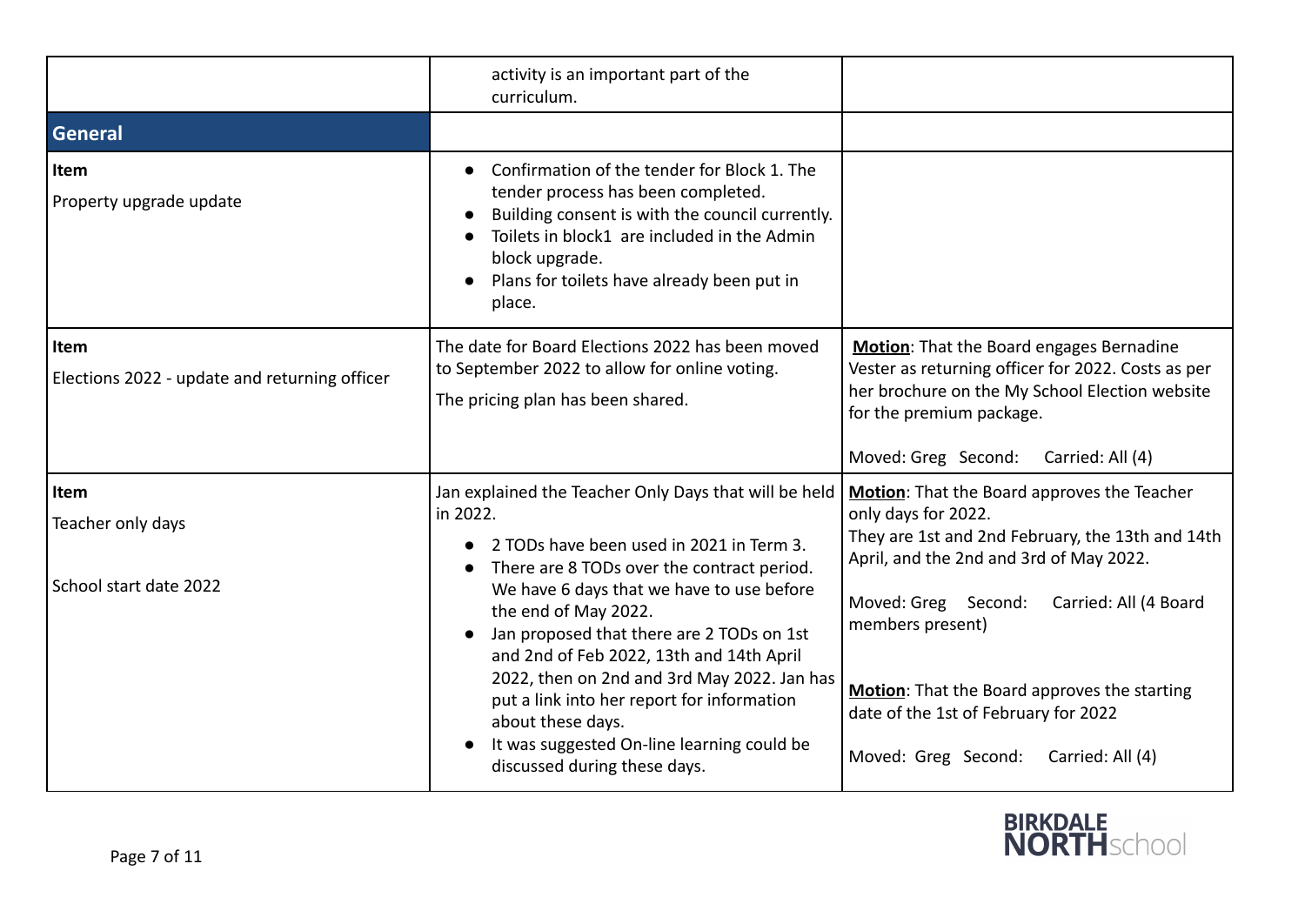| Item                             | Jan reported:-                                                                                                                                                                                                                                                                                                                                                                                                                                                                                                                                                                                                                                                                                                                                                       |                                                                                                                                                                                                                                                                                                                                                                            |
|----------------------------------|----------------------------------------------------------------------------------------------------------------------------------------------------------------------------------------------------------------------------------------------------------------------------------------------------------------------------------------------------------------------------------------------------------------------------------------------------------------------------------------------------------------------------------------------------------------------------------------------------------------------------------------------------------------------------------------------------------------------------------------------------------------------|----------------------------------------------------------------------------------------------------------------------------------------------------------------------------------------------------------------------------------------------------------------------------------------------------------------------------------------------------------------------------|
| Perimeter fencing                | We've had a quote for fencing for quite a<br>while.<br>Fencing across the front and a gate to the<br>side where the walkway is.<br>There is a quote in the folder from the North<br>Harbour Fencing for specified fencing and<br>gates, \$25, 274 (excl. GST) (1.5 metres high)<br>To keep us safe in these lock down situations<br>it would be good to be able to lock down the<br>school.<br>Not urgent, but important especially in<br>situations such as we have with Covid-19.<br>Having a fence around the school could<br>$\bullet$<br>change the look of the school. Certain<br>materials may create a more welcoming look.<br>How about getting suggestions and input<br>from the community?<br>Could put principles and values onto the<br>fence, perhaps. |                                                                                                                                                                                                                                                                                                                                                                            |
| Critical correspondence in / out | Only address important correspondence relevant to the Board<br>meeting. Secretary to identify items prior to meeting if possible.<br>Correspondence in:<br>E-resolutions<br>Correspondence out:                                                                                                                                                                                                                                                                                                                                                                                                                                                                                                                                                                      | Motion: The board approves the dates below<br>relating to out of zone application and ballots for<br>2021, relating to 2022:<br>Out of zone enrollment applications and ballot<br>dates are set as follows:<br>2022 Out of Zone enrolment application closing<br>date 3pm Friday 15th October 2021<br>2022 Out of zone ballot closing date 3pm Friday<br>15th October 2021 |

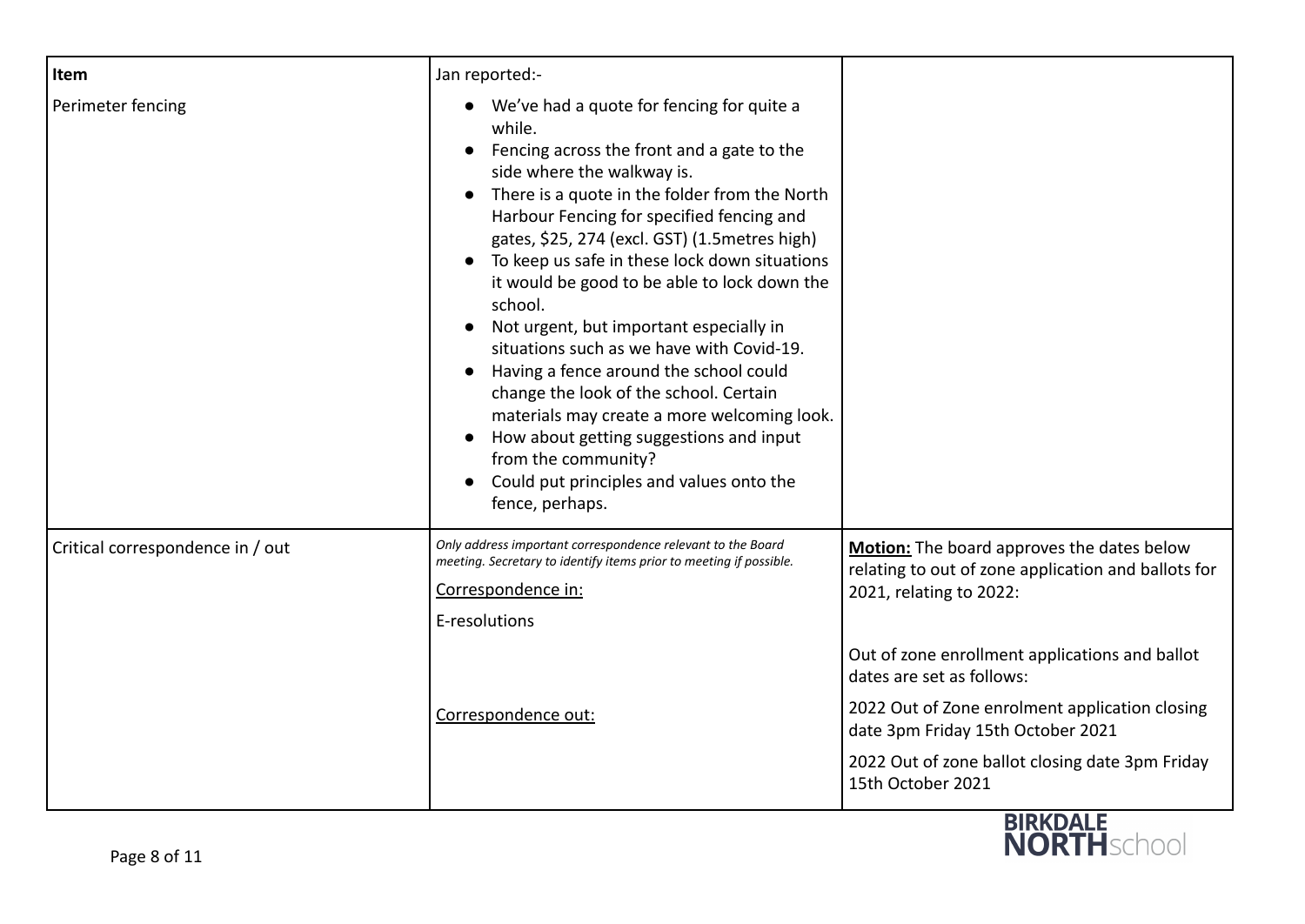|                                             |                                                                     | Ballot to be held no later than Saturday 30th<br>October 2021<br>We have a maximum of 10 out of zone enrolment<br>spaces available over the whole school for the<br>2022 year.<br>Moved: Greg<br>Unanimous decision reached 22 September 2021                                                          |
|---------------------------------------------|---------------------------------------------------------------------|--------------------------------------------------------------------------------------------------------------------------------------------------------------------------------------------------------------------------------------------------------------------------------------------------------|
| In-committee (When required)                |                                                                     |                                                                                                                                                                                                                                                                                                        |
|                                             | Moved In Committee at 7:32pm Moved out of In<br>Committee at 8:09pm | The Board resolved to move "In Committee"<br>under Section 48 of the Local Government Official<br>Information and Meetings Act 1987 to discuss<br>items that may have a privacy issue.                                                                                                                 |
| Item 1<br>Workplace health and safety issue |                                                                     |                                                                                                                                                                                                                                                                                                        |
| Approval of previous in-committee minutes   | Minutes to be approved:                                             | Motion: That the minutes from the in-committee<br>meeting held on 12 August 2021 be passed as<br>true and correct<br>Moved: Greg Carried: All (4)<br>Motion: That the minutes from the in-committee<br>meeting held on 23 August 2021 be passed as<br>true and correct<br>Moved: Greg Carried: All (4) |

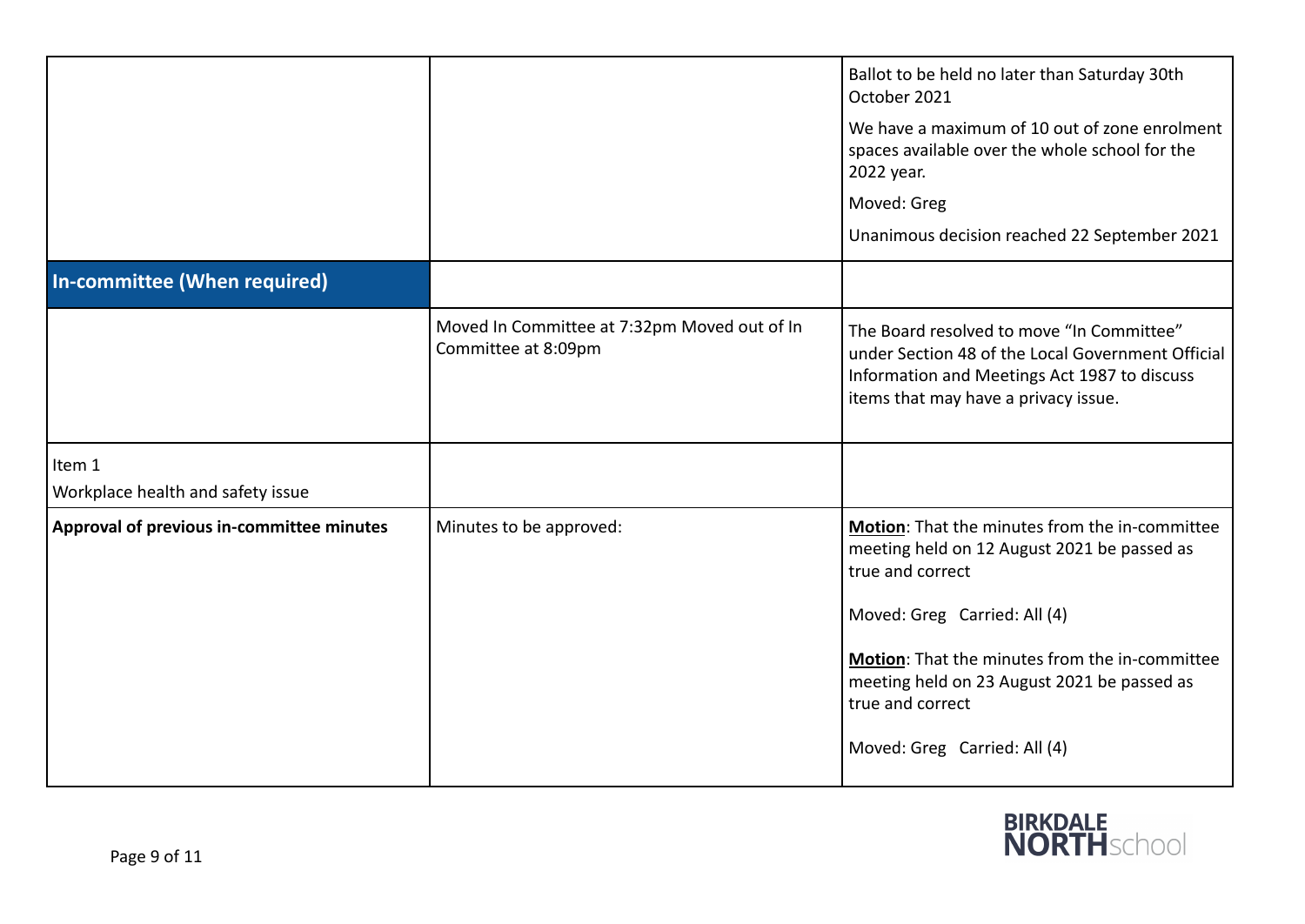|                                                     |                                                                                                                                                      | Motion: That the minutes from the in-committee<br>meeting held on 1st November 2021 be passed as<br>true and correct<br>Moved: Greg Carried: All (4)<br>Motion: That the minutes from the in-committee<br>meeting held on 4th November 2021 be passed as<br>true and correct<br>Moved: Greg Carried: All (4) |
|-----------------------------------------------------|------------------------------------------------------------------------------------------------------------------------------------------------------|--------------------------------------------------------------------------------------------------------------------------------------------------------------------------------------------------------------------------------------------------------------------------------------------------------------|
| In-committee meeting 23rd August<br>$20:30 - 21:54$ | The board would like to inform the school<br>community that it held an in-committee meeting to<br>discuss urgent personnel matters                   |                                                                                                                                                                                                                                                                                                              |
| In-committee meeting 1st November<br>18:00 - 19:15  | The board would like to inform the school<br>community that it held an in-committee meeting to<br>discuss urgent workplace health and safety matters |                                                                                                                                                                                                                                                                                                              |
|                                                     |                                                                                                                                                      |                                                                                                                                                                                                                                                                                                              |
| <b>Agenda Items For Next Meeting</b>                |                                                                                                                                                      |                                                                                                                                                                                                                                                                                                              |
| Confirmation of next meeting                        | Thursday 9th December, 2021                                                                                                                          |                                                                                                                                                                                                                                                                                                              |
| Item 1                                              | Perimeter fencing                                                                                                                                    |                                                                                                                                                                                                                                                                                                              |
| Item <sub>2</sub>                                   | HR self-audit                                                                                                                                        |                                                                                                                                                                                                                                                                                                              |
| Item 3                                              | Draft budget                                                                                                                                         |                                                                                                                                                                                                                                                                                                              |